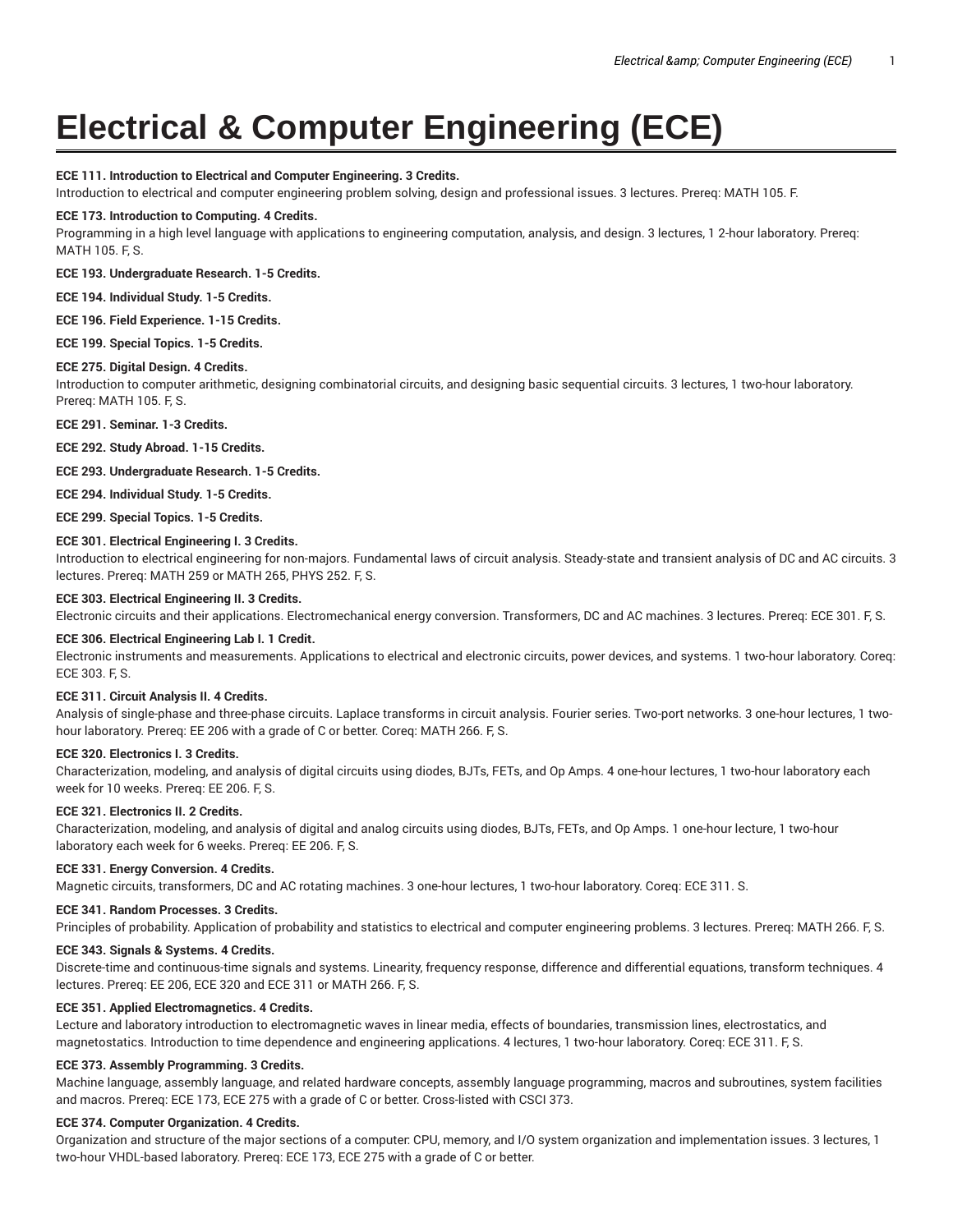#### **ECE 376. Embedded Systems. 4 Credits.**

Use of microcontrollers for data acquisition and device control. Includes assembly language and high-level programming, serial and parallel I/O, timers and interface design. 3 lectures, 1 two-hour laboratory. Prereq: ECE 173, ECE 275, EE 206. F, S.

**ECE 379. Study Tour Abroad. 1-6 Credits.**

**ECE 391. Seminar. 1-3 Credits.**

**ECE 392. Study Abroad. 1-15 Credits.**

**ECE 393. Undergraduate Research. 1-5 Credits.**

**ECE 394. Individual Study. 1-3 Credits.**

**ECE 397. Fe/Coop Ed/Internship. 1-4 Credits.**

**ECE 399. Special Topics. 1-5 Credits.**

# **ECE 401. Design I. 1 Credit.**

Capstone experience in formulation and design of a system or device. Basic project planning and software tools. 1 lecture. Coreq: ECE 320. S.

#### **ECE 403. Design II. 2 Credits.**

Capstone experience in formulation and design of a system or device. 2 two-hour design laboratories. Prereq: ECE 401, Senior standing. F.

#### **ECE 405. Design III. 3 Credits.**

Capstone experience in formulation and design of a system or device. 3 two-hours design laboratories. Prereq: ECE 403. S.

#### **ECE 411. Optics for Scientists and Engineers. 3 Credits.**

Introduction to modern optics. Geometric optics, electromagnetic nature of light, polarization, interference, diffraction, fiber optics. Prereq: PHYS 252. Co-req: ECE 411L. Cross-listed with PHYS 411. {Also offered for graduate credit - see ECE 611.}.

# **ECE 411L. Optics for Scientists and Engineers Laboratory. 1 Credit.**

Required laboratory for ECE/PHYS 411. Ten optics experiments plus a major-related optics project. Prereq: PHYS 252. Co-req: ECE 411. {Also offered for graduate credit - see 611L.}.

#### **ECE 413. Lasers for Scientists and Engineers. 3 Credits.**

Lecture and laboratory introduction to lasers. Spontaneous and stimulated transitions, line-broadening, gain, gain saturation, optical resonators, Fabry-Perot interferometers, theory of laser oscillation, rate equations, transverse modes, coherence, and Gaussian beams. Prereq: PHYS 252. Cross-listed with PHYS 413. {Also available for graduate credit - See ECE 613.}.

# **ECE 415. Elements of Photonics. 3 Credits.**

Analysis of optical systems using the matrix formulation, wave propagation in anisotropic media, electro-optic effect and laser modulation, physical origin of optical non-linearities, phase matching, optical second harmonic and parametric generation. Prereq: PHYS 252. Cross-listed with PHYS 415. {Also offered for graduate credit - See ECE 615.}.

# **ECE 417. Optical Signal Transmission. 3 Credits.**

Optical signal transmission including geometric optics and modal analysis for homogeneous and inhomogeneous light guides. Systems studies including coupling, inter-symbol interference, sources, photodetectors, and modulation. Prereq: ECE 351 S/2 Cross-listed with PHYS. {Also offered for graduate credit - see ECE 617.}.

# **ECE 421. Communication Circuits. 3 Credits.**

Resonant circuits and tuned amplifiers, oscillators, modulators and demodulators, phase-locked loops, and power amplifiers. Analysis, design, and applications in communication systems. 3 lectures. Prereq: ECE 321. S {Also offered for graduate credit - see ECE 621.}.

# **ECE 423. VLSI Design. 3 Credits.**

Analysis and design of digital integrated circuits. Characteristics and applications of logic gates and regenerative logic circuits. 3 lectures. Prereq: ECE 320. {Also offered for graduate credit - see ECE 623.}.

# **ECE 424. Analog VLSI. 3 Credits.**

Design, analysis, and simulation of analog VLSI circuits including operational amplifiers, current mode circuits, oscillators, translinear circuits, and phase locked-loops. Design automation for analog circuits. Prereq: ECE 311, ECE 321. {Also offered for graduate credit - see ECE 624.}.

# **ECE 425. Introduction to Semiconductor Devices. 3 Credits.**

Properties and applications of semiconductors and solid-state electronic devices. Semiconductors, junctions, and transistors. 3 lectures. Prereq: ECE 321, ECE 351. F/2 {Also offered for graduate credit - see ECE 625.}.

#### **ECE 427. Packaging for Electronics. 3 Credits.**

Processes and materials for packaging of electronic components and devices, including integrated circuit chips, chip packages, and board level packaged systems; boards and substrates technology; quality and reliability of electronic packages. Open to all engineering majors. Prereq: Junior standing. S/2 (odd years). Cross-listed with IME 427. {Also offered for graduate credit - see ECE 627.}.

#### **ECE 429. Introduction to IC Fabrication. 3 Credits.**

This course examines issues about fabrication methods and procedures. Topics will include implantation, pattern transfer and process integration. Cross-listed with IME 429. {Also offered for graduate credit - see ECE 629.}.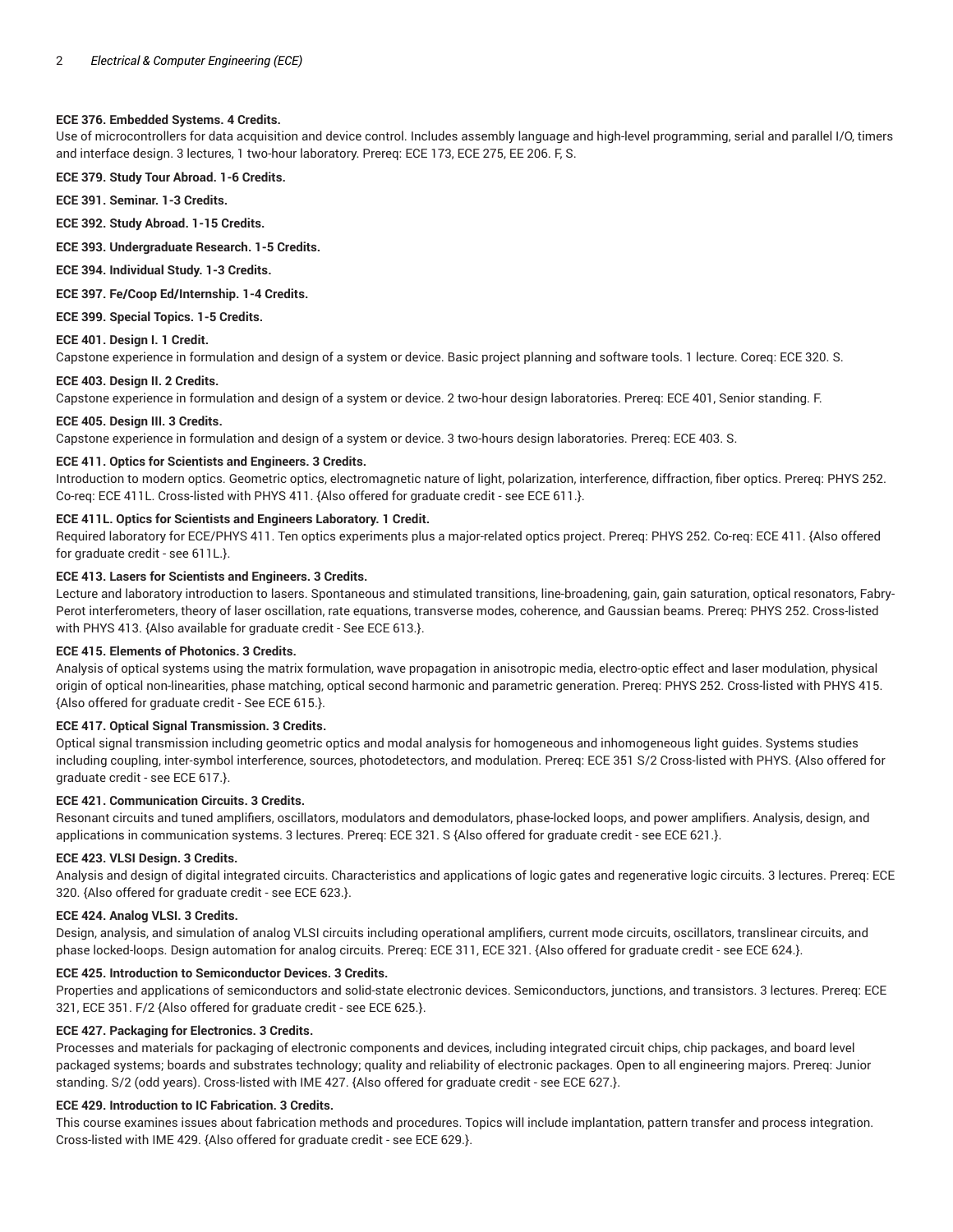#### **ECE 431. Power Systems. 3 Credits.**

Electrical characteristics of high voltage lines. Symmetrical components, per unit system, and transformers. Matrix methods, load flow, and fault analysis. 3 lectures. Prereq: ECE 311. F {Also offered for graduate credit - see ECE 631.}.

# **ECE 432. Computational Methods in Power Systems. 3 Credits.**

Power flow, optimal power flow, state estimation, contingency analysis, unit commitment, security assessment, small signal and dynamic stability, voltage stability, emerging algorithms for blackout and vulnerability assessment in power systems. Co-req: ECE 431. {Also offered for graduate credit see ECE 632.}.

#### **ECE 433. Power Systems Design. 3 Credits.**

Unbalanced power systems, economic dispatch, transients in power systems, power system stability, power system protection. 3 lectures. Prereq: ECE 311. S {Also offered for graduate credit - see ECE 633.}.

# **ECE 437. Power Electronics. 3 Credits.**

Characteristics and modeling of power electronic devices. Rectifiers, choppers, and inverters and their applications in power supplies and motor drives. 3 lectures. Prereq: ECE 321. F {Also offered for graduate credit - see ECE 637.}.

# **ECE 438. Electric Drives. 4 Credits.**

Characteristics of loads and drive train, power converters, four quadrant ac/dc drives, DSP control, drives for special motors, applications including electric vehicles. 3 lectures, 1 two-hour laboratory. Prereq: ECE 331 with a grade of C or better, ECE 437 with a grade of C or better. S {Also offered for graduate credit - see ECE 638.}.

# **ECE 443. Communications I. 4 Credits.**

Communications theory and design with an emphasis on spectral techniques. Modulation and noise effects. 3 lectures, 1 two-hour laboratory. Prereq: ECE 341 and ECE 343. F, S {Also offered for graduate credit - see ECE 643.}.

#### **ECE 444. Applied Digital Signal Processing. 3 Credits.**

Digital signal processing theory balanced with practical application. Includes design of FIR, IIR, and adaptive filters; Fast Fourier Transforms; sampling theory; implementation techniques; multi-rate processing. Emphasizes system implementation using development tools and DSP hardware. 3 lectures. Prereq: ECE 173, ECE 343. F {Also offered for graduate credit - see ECE 644.}.

#### **ECE 445. Communications II. 3 Credits.**

Continuation of ECE 443. Digital communications systems. Optimum receivers. Information theory and coding. 2 lectures. Prereq: ECE 443. S/2 {Also offered for graduate credit - see ECE 645.}.

#### **ECE 448. Image Analysis I. 3 Credits.**

Image acquisition, resolution, enhancement, restoration, and equalization. Illuminations, reflectance, and noise considerations. Segmentation, shape characterization, and object recognition. Simulation examples, computer problems, and gathering of actual scientific images via camera and computer. Prereq: EC 343 or instructor approval. {Also offered for graduate credit - see ECE 648.}.

# **ECE 451. RF and Microwave Circuit Analysis and Design for Wireless Systems. 3 Credits.**

This course will focus on the analysis and design of Radio Frequency (RF) and microwave circuits. In particular, circuits such as oscillators, filters, power dividers, amplifiers, mixers and modulators will be studied for wireless systems. Prereq: ECE 321 and ECE 351. {Also offered for graduate credit - see ECE 651.}.

#### **ECE 453. Signal Integrity. 3 Credits.**

Topics in system level signal integrity are presented. The construction and design of passive printed circuit cards are discussed, with computer aided design software used for analysis and class presentations. Circuit card fabrication issues and case examples of applications are discussed. Prereq: ECE 311, ECE 351. F/2 {Also offered for graduate credit - see ECE 653.}.

# **ECE 455. Designing for Electromagnetic Compatibility. 3 Credits.**

Principles and methods concerning electronic system designs that are not sources of or susceptible to electromagnetic interference. 3 lectures. Laboratory. Prereq: ECE 343, ECE 351. F/2 {Also offered for graduate credit - see ECE 655.}.

#### **ECE 461. Control Systems I. 4 Credits.**

Modeling and control of dynamic systems, including root-locus, Bode plots, and Nichols charts. 3 lectures, 1 two-hour laboratory. Prereq: ECE 343. F {Also offered for graduate credit - see ECE 661.}.

#### **ECE 463. Modern Control. 3 Credits.**

Analysis and design of controllers for linear and non-linear systems using state-space methods. Design to specifications, controllability, observability, stability, optimization, and state-estimation. 3 lectures. Prereq: ECE 343. {Also offered for graduate credit - see ECE 663.}.

# **ECE 470. Fault Tolerant Digital Systems. 3 Credits.**

Design and analysis of reliable digital systems through robust information coding, fault avoidance, and fault-tolerance. 3 lectures. Prereq: ECE 275. F {Also offered for graduate credit - see ECE 670.}.

# **ECE 471. Computer Systems Design and Implementation. 3 Credits.**

Design and implementation of reliable, interrupt driven systems. Use of development tools. System components issues including co-processors, buses, run-time. Prereq: ECE 376, ECE 401, CSCI 474. S.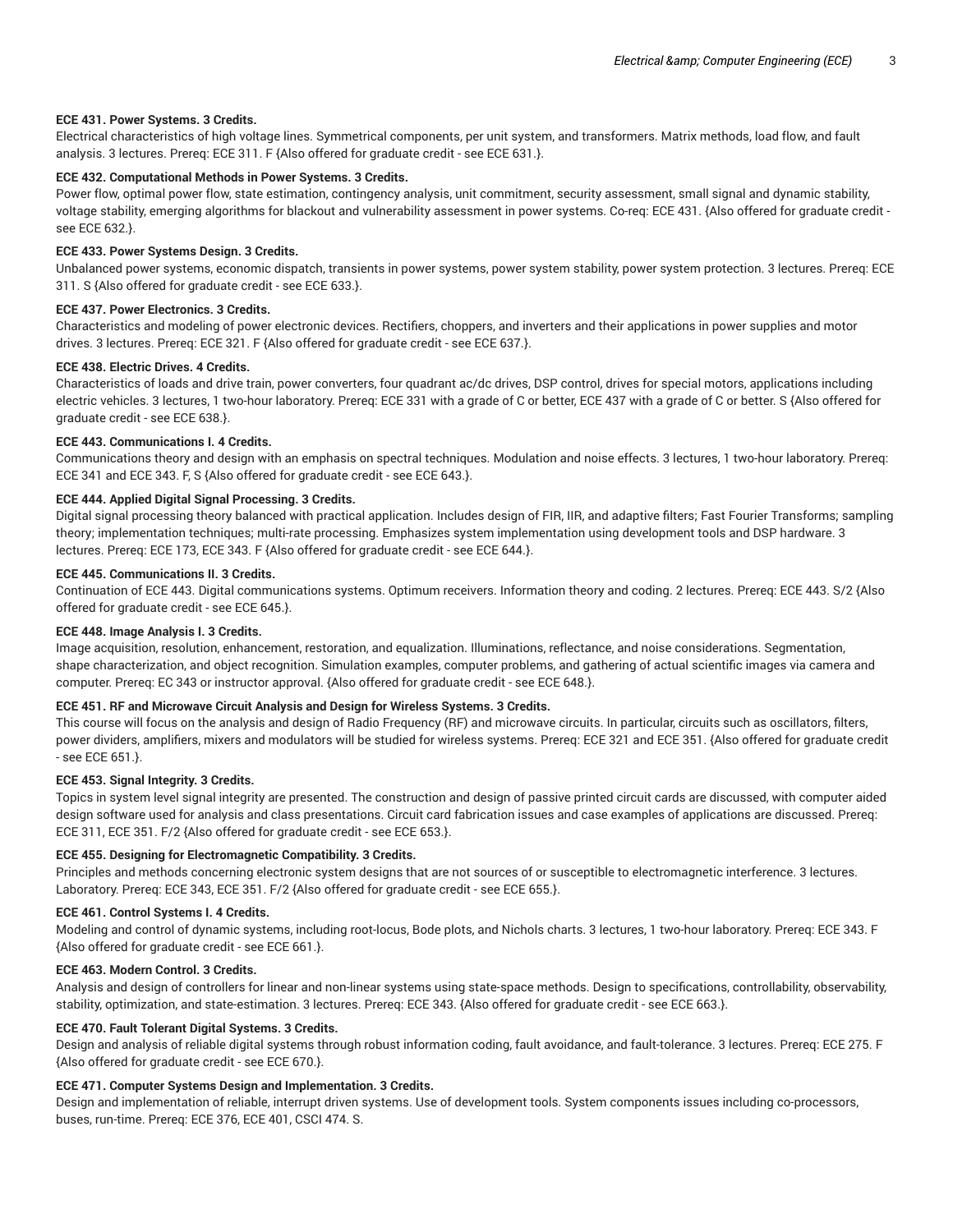# **ECE 472. Design Automation of VLSI Circuits. 3 Credits.**

Electronic design automation algorithms utilized by software tools, which are used for the design automation of VLSI integrated circuits. This course will cover design steps including circuit synthesis, technology mapping, formal verification, floorplanning, placement, and routing. Prereq: ECE 173, 275 with a grade of C or better. {Also offered for graduate credit - see ECE 672.}.

# **ECE 474. Computer Architecture. 3 Credits.**

Topics pertaining to computer architecture will include: pipelining, caches, memory, I/O superscalar and out-of-order instruction execution, speculative execution, vector execution, multithreading, and multiprocessors. Prereq: ECE 374.

#### **ECE 475. Advanced Digital Design. 4 Credits.**

Master advanced logic design concepts, including the design and testing of synchronous and asynchronous combinational and sequential circuits using state of the are CAD tools. 3 lectures, 1 two-hour laboratory. Prereq: ECE 173, ECE 275. F.

#### **ECE 476. Advanced Embedded Systems. 4 Credits.**

Specification, design, development, and test of modern embedded systems using a high-level programming language. 3 lectures, 1 two-hour laboratory. Prereq: ECE 376. {Also available for graduate credit, See ECE 676.}.

#### **ECE 483. Instrumentation for Engineers. 3 Credits.**

Study of instrumentation including design, fabrication, and application. Prereq: Senior standing. F {Also offered for graduate credit - see ECE 683.}.

#### **ECE 485. Biomedical Engineering. 3 Credits.**

Unified study of engineering techniques and basic principles in physiological systems. Focus on membrane biophysics, biological modeling, compartmental analysis, and systems control theory. Prereq: Senior standing. F {Also offered for graduate credit - see ECE 685.}.

#### **ECE 487. Cardiovascular Engineering. 3 Credits.**

This course includes the application of engineering techniques to cardiovascular physiology and medicine. Basic cardiac and vascular physiology will be presented, modeling techniques will be examined. Instrumentation, measurement theory, and assist devices will be discussed. Prereq: Senior standing. S {Also offered for graduate credit - see ECE 687.}.

#### **ECE 488. Cardiovascular Engineering II. 3 Credits.**

Analysis, design, and research methods related to modeling and simulating the cardiovascular system. Prereq: ECE 487. {Also offered for graduate credit - see ECE 688.}.

**ECE 491. Seminar. 1-5 Credits.**

**ECE 492. Study Abroad. 1-15 Credits.**

# **ECE 493. Undergraduate Research. 1-5 Credits.**

**ECE 494. Individual Study. 1-5 Credits.**

**ECE 496. Field Experience. 1-15 Credits.**

**ECE 499. Special Topics. 1-5 Credits.**

# **ECE 611. Optics for Scientists and Engineers. 3 Credits.**

Introduction to modern optics. Geometric optics, electromagnetic nature of light, polarization, interference, diffraction, fiber optics. Corequisite laboratory with major related optics project. Coreq: PHYS 611L. Cross-listed with PHYS 611. {Also offered for undergraduate credit - see ECE 411.}.

# **ECE 611L. Optics for Scientists and Engineers Laboratory. 1 Credit.**

Required laboratory for PHYS 611 or ECE 611. Ten optics experiments plus a major related optics project. Coreq: PHYS 611. Cross-listed with PHYS 611L. {Also offered for undergraduate credit - see ECE 411L.}.

# **ECE 613. Lasers for Scientists and Engineers. 3 Credits.**

Lecture and laboratory introduction to lasers. Spontaneous and stimulated transitions, line-broadening, gain, gain saturation, optical resonators, Fabry-Perot interferometers, theory of laser oscillation, rate equations, transverse modes, coherence, and Gaussian beams. Prereq: PHYS 252. Cross-listed with PHYS 613. {Also available for undergraduate credit - See ECE 413.}.

# **ECE 615. Elements of Photonics. 3 Credits.**

Analysis of optical systems using the matrix formulation, wave propagation in anisotropic media, electro-optic effect and laser modulation, physical origin of optical non-linearities, phase matching, optical second harmonic and parametric generation. Cross-listed with PHYS 615. {Also offered for undergraduate credit - See ECE 415.}.

# **ECE 617. Optical Signal Transmission. 3 Credits.**

Optical signal transmission including geometric optics and modal analysis for homogeneous and inhomogeneous light guides. Systems studies including coupling, inter-symbol interference, sources, photodetectors, and modulation. S/2 Cross-listed with PHYS. {Also offered for undergraduate credit - see ECE 417.}.

# **ECE 621. Communications Circuits. 3 Credits.**

Resonant circuits and tuned amplifiers, oscillators, modulators and demodulators, phase-locked loops, and power amplifiers. Analysis, design, and applications in communication systems. 3 lectures. S {Also offered for undergraduate credit - see ECE 421.}.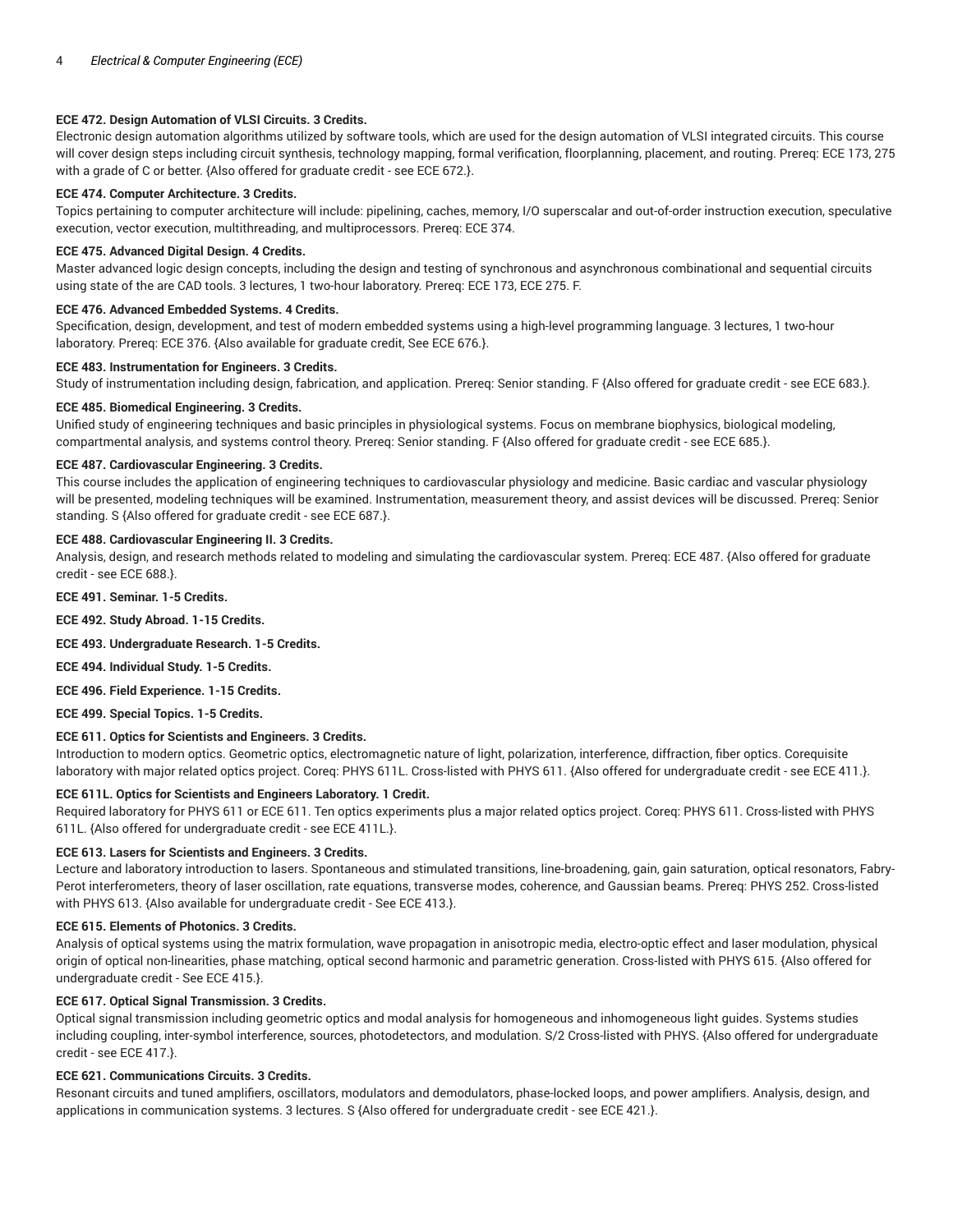#### **ECE 623. VLSI Design. 3 Credits.**

Analysis and design of digital integrated circuits. Characteristics and applications of logic gates and regenerative logic circuits. 3 lectures. {Also offered for undergraduate credit - see ECE 423.}.

# **ECE 624. Analog VLSI. 3 Credits.**

Design, analysis, and simulation of analog VLSI circuits including operational amplifiers, current mode circuits, oscillators, translinear circuits, and phase locked-loops. Design automation for analog circuits. {Also offered for undergraduate credit - see ECE 424.}.

#### **ECE 625. Introduction to Semiconductor Devices. 3 Credits.**

Properties and applications of semiconductors and solid-state electronic devices. Semiconductors, junctions, and transistors. 3 lectures. F/2 {Also offered for undergraduate credit - see ECE 425.}.

#### **ECE 627. Packaging for Electronics. 3 Credits.**

Processes and materials for packaging of electronic components and devices, including integrated circuit chips, chip packages, and board level packaged systems; boards and substrates technology; quality and reliability of electronic packages. Open to all engineering majors. S/2 (odd years). Cross-listed with IME 627. {Also offered for undergraduate credit - see ECE 427.}.

#### **ECE 629. Introduction to IC Fabrication. 3 Credits.**

This course examines issues about fabrication methods and procedures. Topics will include implantation, pattern transfer and process integration. Cross-listed with IME 629. {Also offered for undergraduate credit - see ECE 429.}.

#### **ECE 631. Power Systems. 3 Credits.**

Electrical characteristics of high voltage lines. Symmetrical components, per unit system, and transformers. Matrix methods, load flow, and fault analysis. 3 lectures. F {Also offered for undergraduate credit - see ECE 431.}.

#### **ECE 632. Computational Methods in Power Systems. 3 Credits.**

Power flow, optimal power flow, state estimation, contingency analysis, unit commitment, security assessment, small signal and dynamic stability, voltage stability, emerging algorithms for blackout and vulnerability assessment in power systems. {Also offered for undergraduate credit - see ECE 432.}.

#### **ECE 633. Power Systems Design. 3 Credits.**

Unbalanced power systems, economic dispatch, transients in power systems, power system stability, power system protection. 3 lectures. S {Also offered for undergraduate credit - see ECE 433.}.

# **ECE 637. Power Electronics. 3 Credits.**

Characteristics and modeling of power electronic devices. Rectifiers, choppers, and inverters and their applications in power supplies and motor drives. 3 lectures. F {Also offered for undergraduate credit - see ECE 437.}.

#### **ECE 638. Electric Drives. 4 Credits.**

Characteristics of loads and drive train, power converters, four quadrant ac/dc drives, DSP control, drives for special motors, applications including electric vehicles. 3 lectures, 1 two-hour laboratory. Prereq: ECE 637. S {Also offered for undergraduate credit - see ECE 438.}.

#### **ECE 643. Communications I. 4 Credits.**

Communications theory and design with an emphasis on spectral techniques. Modulation and noise effects. 3 lectures, 1 two-hour laboratory. F, S {Also offered for undergraduate credit - see ECE 443.}.

#### **ECE 644. Applied Digital Signal Processing. 3 Credits.**

Digital signal processing theory balanced with practical application. Includes design of FIR, IIR, and adaptive filters; Fast Fourier Transforms; sampling theory; implementation techniques; multi-rate processing. Emphasizes system implementation using development tools and DSP hardware. 3 lectures. F {Also offered for undergraduate credit - see ECE 444.}.

#### **ECE 645. Communications II. 3 Credits.**

Continuation of ECE 443. Digital communications systems. Optimum receivers. Information theory and coding. 2 lectures. S/2 {Also offered for undergraduate credit - see ECE 445.}.

#### **ECE 648. Image Analysis I. 3 Credits.**

Image acquisition, resolution, enhancement, restoration, and equalization. Illuminations, reflectance, and noise considerations. Segmentation, shape characterization, and object recognition. Simulation examples, computer problems, and gathering of actual scientific images via camera and computer. {Also offered for undergraduate credit - see ECE 448.}.

# **ECE 651. RF and Microwave Circuit Analysis and Design for Wireless Systems. 3 Credits.**

This course will focus on the analysis and design of Radio Frequency (RF) and microwave circuits. In particular, circuits such as oscillators, filters, power dividers, amplifiers, mixers and modulators will be studied for wireless systems. {Also offered for undergraduate credit - see ECE 451.}.

# **ECE 653. Signal Integrity. 3 Credits.**

Topics in system level signal integrity are presented. The construction and design of passive printed circuit cards are discussed, with computer aided design software used for analysis and class presentations. Circuit card fabrication issues and case examples of applications are discussed. F/2 {Also offered for undergraduate credit - see ECE 453.}.

#### **ECE 655. Designing for Electromagnic Compatibility. 3 Credits.**

Principles and methods concerning electronic system designs that are not sources of or susceptible to electromagnetic interference. 3 lectures. Laboratory. F/2 {Also offered for undergraduate credit - see ECE 455.}.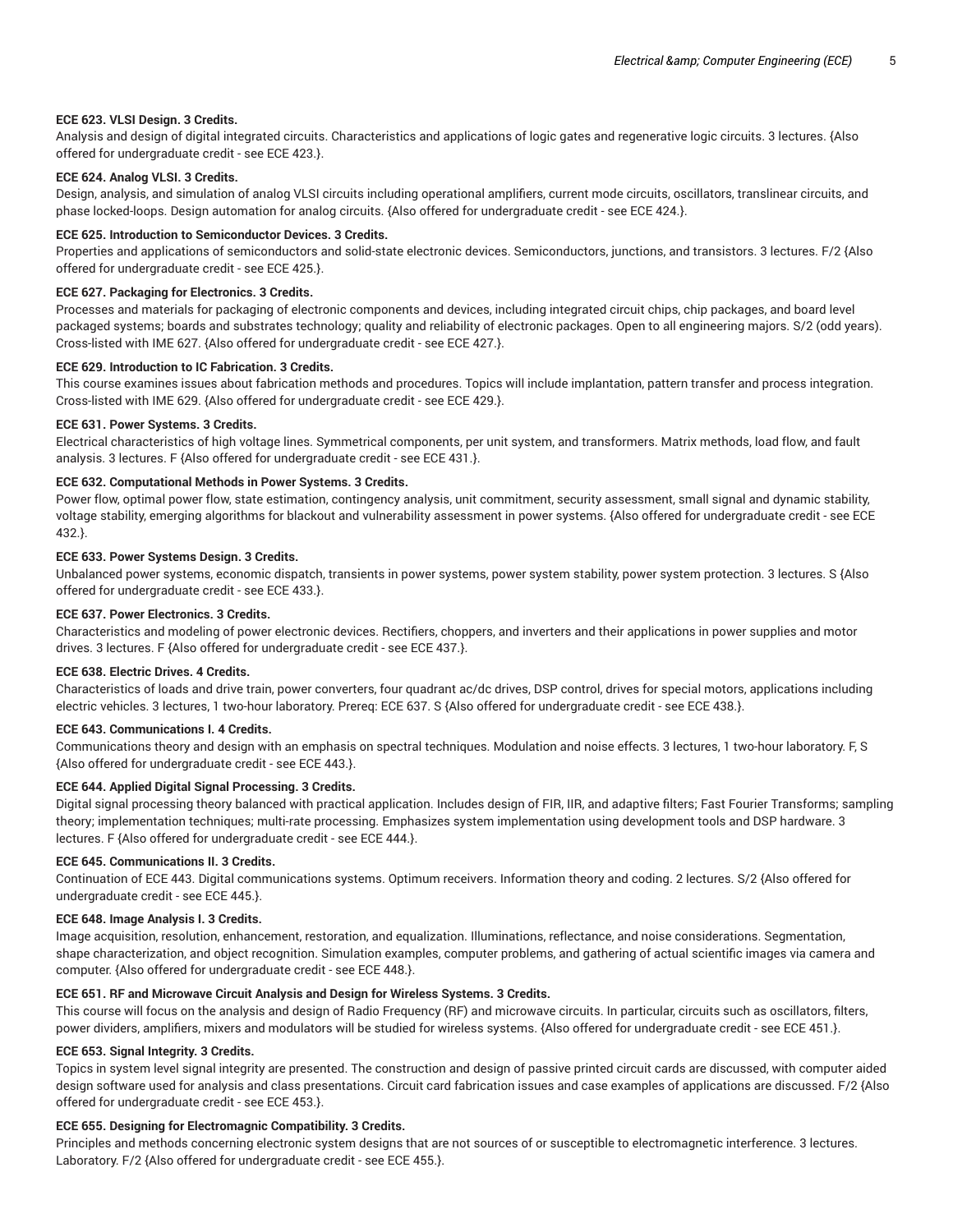# **ECE 661. Control Systems I. 4 Credits.**

Modeling and control of dynamic systems, including root-locus, Bode plots, and Nichols charts. 3 lectures, 1 two-hour laboratory. {Also offered for undergraduate credit - see ECE 461.}.

# **ECE 663. Modern Control. 3 Credits.**

Analysis and design of controllers for linear and non-linear systems using state-space methods. Design to specifications, controllability, observability, stability, optimization and state-estimation. 3 lectures. {Also offered for undergraduate credit - see ECE 463.}.

# **ECE 670. Fault Tolerant Digital Design. 3 Credits.**

Design and analysis of reliable digital systems through robust information coding, fault avoidance, and fault-tolerance. 3 lectures. {Also offered for undergraduate credit - see ECE 470.}.

# **ECE 672. Design Automation of VLSI Circuits. 3 Credits.**

Electronic design automation algorithms utilized by software tools, which are used for the design automation of VLSI integrated circuits. This course will cover design steps including circuit synthesis, technology mapping, formal verification, floorplanning, placement, and routing. {Also offered for undergraduate credit - see ECE 472.}.

# **ECE 676. Advanced Embedded Systems. 4 Credits.**

Specification, design, development, and test of modern embedded systems using a high-level programming language. 3 lectures, 1 two-hour laboratory. {Also available for undergraduate credit, See ECE 476.}.

# **ECE 683. Instrumentation for Engineers. 3 Credits.**

Study of instrumentation including design, fabrication, and application. F {Also offered for undergraduate credit - see ECE 483.}.

# **ECE 685. Biomedical Engineering. 3 Credits.**

Unified study of engineering techniques and basic principles in physiological systems. Focus on membrane biophysics, biological modeling, compartmental analysis, and systems control theory. F {Also offered for undergraduate credit - see ECE 485.}.

# **ECE 687. Cardiovascular Engineering. 3 Credits.**

This course includes the application of engineering techniques to cardiovascular physiology and medicine. Basic cardiac and vascular physiology will be presented, modeling techniques will be examined. Instrumentation, measurement theory, and assist devices will be discussed. S {Also offered for undergraduate credit - see ECE 487.}.

# **ECE 688. Cardiovascular Engineering II. 3 Credits.**

Analysis, design, and research methods related to modeling and simulating the cardiovascular system. Prereq: ECE 687. {Also offered for undergraduate credit - see ECE 488.}.

# **ECE 690. Graduate Seminar. 1-3 Credits.**

**ECE 695. Field Experience. 1-15 Credits.**

**ECE 696. Special Topics. 1-5 Credits.**

# **ECE 701. Advanaced Engineering Problem Solving. 3 Credits.**

Application of advanced mathematical and computational methods to engineering problems. 3 lectures. S.

# **ECE 702. Advanced Research Topics. 1 Credit.**

Prepare the student in finding a major adviser; defining the research questions or objectives; beginning a literature search; learning how to prepare a manuscript and/or grant application with their major adviser. F.

# **ECE 703. Advanced Teaching and Classroom Topics. 1 Credit.**

To help prepare the Ph.D. student for the challenge of teaching in a classroom. F.

# **ECE 705. Stochastic Processes. 3 Credits.**

Random variables, probability bounds, random vectors, random sequences, stochastic processes, and statistical signal processing.

# **ECE 713. Introduction to Lab-on-a-Chip Technology. 3 Credits.**

This course introduces the fundamentals of Lab-on-a-chip technology. It also provides a comprehensive picture of instruments, tools and techniques used in various aspects of Lab-on-a-chip technology. Finally, some applications in biomedical engineering will be discussed.

# **ECE 721. Integrated Circuits. 3 Credits.**

Introduction to CMOS circuits. Circuit characterization and performance estimation. CMOS circuit and logic design, CMOS testing. CMOS subsystem design. 3 lectures. Prereq: ECE 623.

# **ECE 722. Wireless IC Design. 3 Credits.**

Basic concepts of wireless IC design. Various radio transceiver architectures and its application. Design of CMOS radio transceiver circuit blocks. Hands-on-experience on IC design and layout using industry-based chip design software Cadence. Prereq: ECE 621.

# **ECE 723. Advanced Electronics. 3 Credits.**

Characteristics and detailed modeling of operational amplifiers. Applications to waveform generation, analog multiplication, modulation, and data conversion. IC and special amplifiers. 3 lectures. Prereq: ECE 621. (alternate years).

# **ECE 731. Power System Protection. 3 Credits.**

Power system protective relaying. Generator, transformer, line, bus, motor protection. 3 lectures. Coreq: ECE 633. S.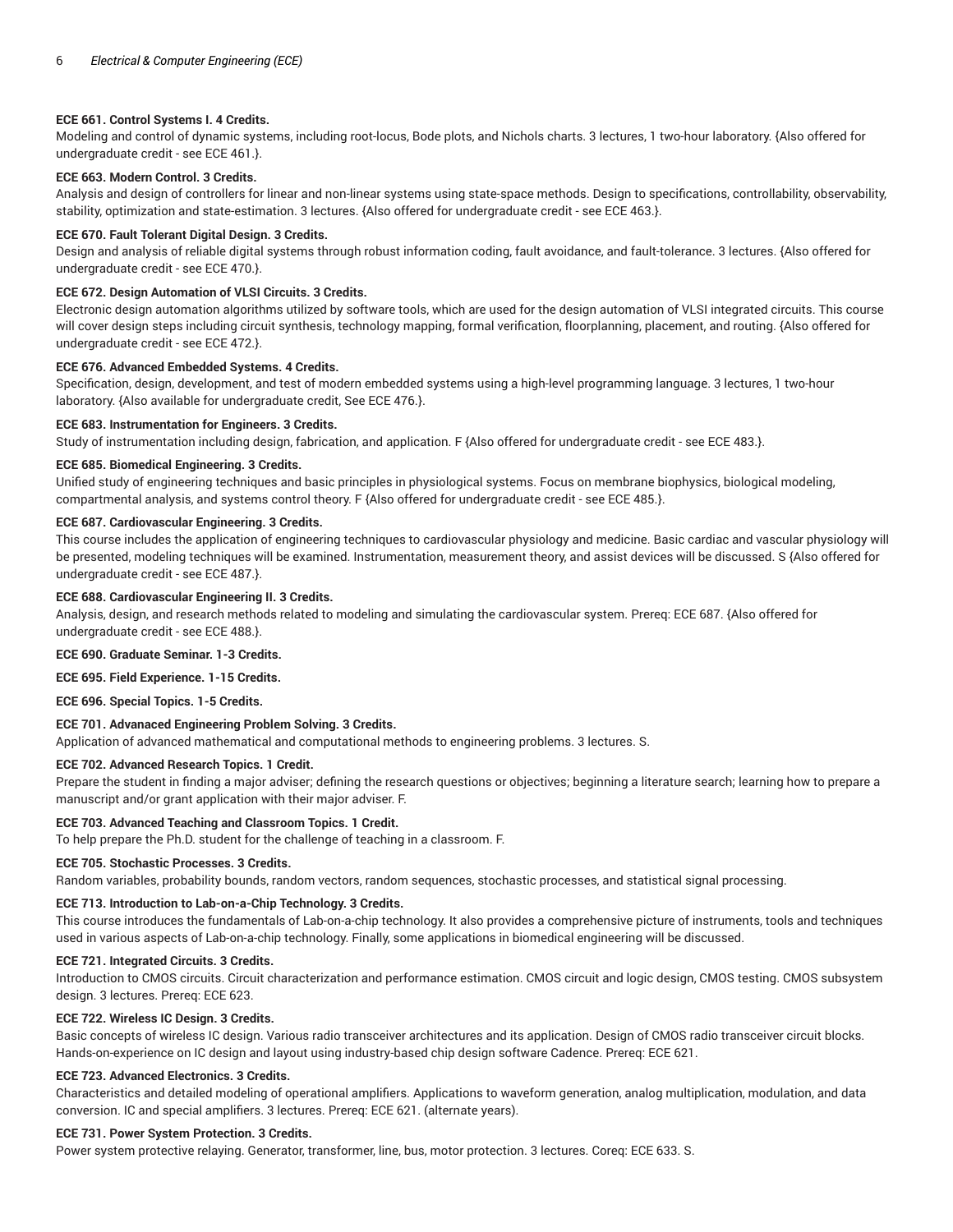#### **ECE 733. Power Distribution. 3 Credits.**

Power distribution systems. Lines and transformers, characteristics of loads, voltage drops and corrective measures, lightning protection. Fault analysis, fuses, reclosers, sectionalizers. Power system harmonics and power quality. 3 lectures. Coreq: ECE 631. F.

## **ECE 734. Modeling and Control of High Voltage Direct Current (HVDC) Systems. 3 Credits.**

The course covers fundamentals of modeling, analysis and control of LCC and VSC HVDC systems. Applications integrating renewable energy will also be studied. Prereq: ECE 631.

#### **ECE 737. Advanced Power Electronics. 3 Credits.**

The course teaches the characteristics and detailed design of power semiconductors, power conversion topologies and controls, passive component design and selection, and advanced control strategies for DC-DC converters and DC-AC Inverters. 3 lectures Prereq: ECE 637.

#### **ECE 741. Signal Processing I. 3 Credits.**

Analysis and design of discrete- and continuous time signals and systems. Advanced treatment of transform techniques and Fourier analysis. Classical filter design techniques. Fast Fourier transform algorithms and applications. 3 lectures. Prereq: ECE 643.

# **ECE 743. Signal Processing II. 3 Credits.**

Discrete-time Wiener and Kalman filtering. Least squares signal processing and filter design. Spectral analysis. Adaptive signal processing. 3 lectures. Prereq: ECE 741. S.

#### **ECE 745. Statistical Communications. 3 Credits.**

Advanced topics in communications theory including detection theory, estimation theory, and information theory. 3 lectures. Prereq: ECE 643. S.

#### **ECE 748. Elements of Information Theory. 3 Credits.**

This course will cover: entropy, asymptotic equipartition property, data compression, channel capacity, differential entropy, the Gaussian channel, an introduction to rate distortion theory and network information theory.

# **ECE 749. Wireless Communication. 3 Credits.**

Wireless channel model, design of transmission and reception techniques for wireless communication systems and their performance analysis.

# **ECE 751. Electromagnetic Theory and Applictions. 3 Credits.**

Theory of radiation, antenna characteristics, complex waves, potential functions and spectral domain methods for wave guides and cavities, and dispersive media. 3 lectures. S/2.

#### **ECE 755. Advanced Topics in Electromagnetics. 3 Credits.**

Topics of current interest in electromagnetics, microwaves, and optics. 3 lectures. Prereq: ECE 751. S/2.

#### **ECE 761. Advanced Control Theory I. 3 Credits.**

State variable formulation of the control problem; system identification. Introduction to adaptive, distributed, multivariable, nonlinear, optimal, and stochastic control.

# **ECE 763. Advanced Control Theory II. 3 Credits.**

State variable formulation of the control problem; system identification. Introduction to adaptive, distributed, multivariable, nonlinear, optimal, and stochastic control. Prereq: ECE 761.

#### **ECE 772. Low Power Circuit and System Design. 3 Credits.**

This course will cover state-of-the-art design techniques for low power digital circuits and systems at device, circuit, architecture, system, and application levels.

#### **ECE 773. Advanced Digital Design. 4 Credits.**

Master advanced logic design concepts, including the design and testing of synchronous and asynchronous combinational and sequential circuits using state of the art CAD tools. 3 lectures, 1 two-hour laboratory. S.

#### **ECE 774. Computer Architecture. 3 Credits.**

Processor operations, computer arithmetic, control mechanism, instruction sets, classification schemes, pipelining, parallel processing, hierarchical memory and memory management, I/O methods and interrupts, and interconnection buses. 3 lectures.

#### **ECE 775. Hardware For Cryptography. 3 Credits.**

This course covers the mathematical background, modern cryptographic techniques like block ciphers, hash functions and public-key cryptosystems. Hardware and embedded implementations of cryptosystems and recent research in hardward implementation are also covered. Prereq: CSCI 669.

#### **ECE 776. Software and Hardware for Cloud Computing. 3 Credits.**

The course will focus on the architectural components of cloud computing systems with particular emphasis on service delivery models and management of cloud environment and services. Prereq: ECE 774.

# **ECE 777. System Level Design and Automation. 3 Credits.**

Background, useful abstractions and needed techniques for system-level modeling, performance analysis, synthesis and optimization. Emphasis is on both computation and communication aspects involved in the Systems-On-Chip design of embedded applications.

# **ECE 778. Computer Networks. 3 Credits.**

Examination of computer networks using the ISO-OSI model as a framework. Exploration of practical and theoretical issues in modems, codes, error, impairments, modulation, protocols, and interfaces. 3 lectures. (alternate years).